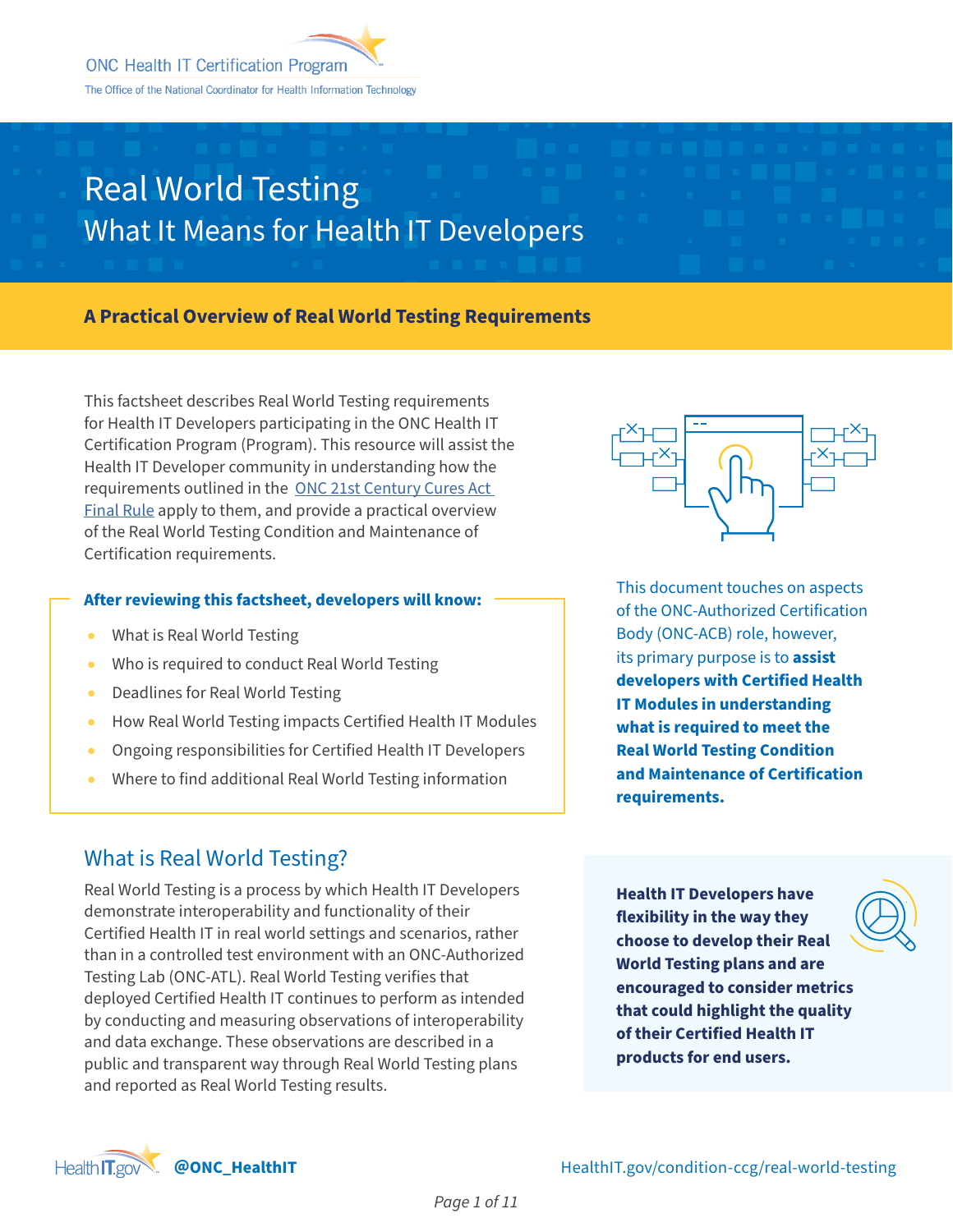# **Interoperability is, with respect to health information technology, such health information technology that—** ● Allows for complete access, exchange, and use of all electronically accessible health information, *and* Enables the secure exchange and use of electronic health information (EHI) without special effort on the part of the user. **(from [85 FR 25940\)](https://www.federalregister.gov/documents/2020/05/01/2020-07419/21st-century-cures-act-interoperability-information-blocking-and-the-onc-health-it-certification#p-3257)**



**Real World Testing also enables Health IT Developers to participate in the Standards Version Advancement Process (SVAP), allowing them to demonstrate conformance to National Coordinator-approved newer versions of adopted standards.** 

### Who Is Required to Conduct Real World Testing?

Real World Testing is a Condition of Certification and includes ongoing Maintenance of Certification requirements in the Program. As part of the Condition of Certification, Health IT Developers with one or more Health IT Module(s) certified to any of the certification criteria outlined in §170.405(a) of the ONC Cures Act Final Rule must successfully test the real world use of those Health IT Module(s).

Table 1 provides a snapshot of the certification criteria applicable to Real World Testing. Certified Health IT Developers should review this table to determine if any of the applicable criteria fall within the scope of their Certified Health IT Module(s)' certification. Regardless of whether one, some, or all of the certification criteria listed below are included within the certification scope, Real World Testing is required.

In order to maintain their certification(s), ongoing Maintenance of Certification requirements specify that Health IT Developers must develop a plan and submit a results report for these same criteria on an annual cycle for each of the setting types in which their Certified Health IT Module(s) are marketed.



#### **Successful Real World Testing means . . .**

- Certified Health IT continues to be compliant with the certification criteria, including the required technical standards and vocabulary codes sets;
- Certified Health IT is exchanging EHI in the care and practice settings for which it is marketed for use; and
- EHI is received by and used in the Certified Health IT.

#### **(from [85 FR 25766\)](https://www.federalregister.gov/documents/2020/05/01/2020-07419/21st-century-cures-act-interoperability-information-blocking-and-the-onc-health-it-certification#p-1414)**

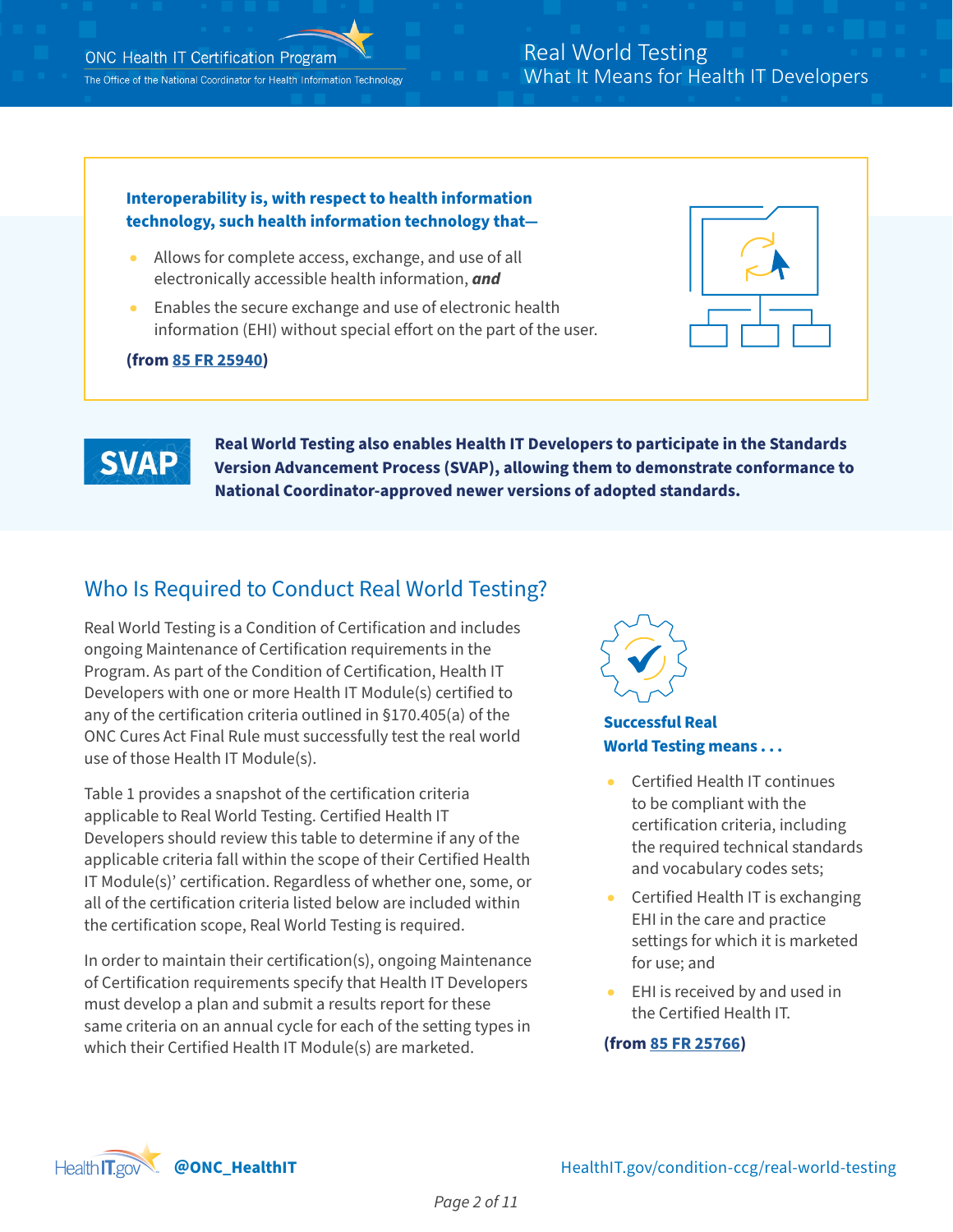

Click on any of the links below for the Test Method and Certification Companion Guide (CCG) for each criterion.





[§ 170.315\(f\)\(1\) Transmission to immunization registries](https://www.healthit.gov/test-method/transmission-immunization-registries#ccg)

[§ 170.315\(f\)\(2\) Transmission to public health agencies](https://www.healthit.gov/test-method/transmission-public-health-agencies-syndromic-surveillance#ccg)  [syndromic surveillance](https://www.healthit.gov/test-method/transmission-public-health-agencies-syndromic-surveillance#ccg)

[§ 170.315\(f\)\(3\) Transmission to public health agencies](https://www.healthit.gov/test-method/transmission-public-health-agencies-reportable-laboratory-tests-and-valueresults#ccg)  [reportable laboratory tests and value/results](https://www.healthit.gov/test-method/transmission-public-health-agencies-reportable-laboratory-tests-and-valueresults#ccg)

[§ 170.315\(f\)\(4\) Transmission to cancer registries](https://www.healthit.gov/test-method/transmission-cancer-registries#ccg)

[§ 170.315\(f\)\(5\) Transmission to public health agencies](https://www.healthit.gov/test-method/transmission-public-health-agencies-electronic-case-reporting#cures_ccg)  [electronic case reporting](https://www.healthit.gov/test-method/transmission-public-health-agencies-electronic-case-reporting#cures_ccg)

[§ 170.315\(f\)\(6\) Transmission to public health agencies](https://www.healthit.gov/test-method/transmission-public-health-agencies-antimicrobial-use-and-resistance-reporting#ccg)  [antimicrobial use and resistance reporting](https://www.healthit.gov/test-method/transmission-public-health-agencies-antimicrobial-use-and-resistance-reporting#ccg)

[§ 170.315\(f\)\(7\) Transmission to public health agencies](https://www.healthit.gov/test-method/transmission-public-health-agencies-health-care-surveys)  [health care surveys](https://www.healthit.gov/test-method/transmission-public-health-agencies-health-care-surveys)



**Application Programming Interfaces** 

[§ 170.315\(g\)\(7\) Application access](https://www.healthit.gov/test-method/application-access-patient-selection) [patient selection](https://www.healthit.gov/test-method/application-access-patient-selection)

[§ 170.315\(g\)\(8\) Application access](https://www.healthit.gov/test-method/application-access-data-category-request) [data category request](https://www.healthit.gov/test-method/application-access-data-category-request)

§ 170.315(g)(9) Application access[all data request](https://www.healthit.gov/test-method/application-access-all-data-request)

 $§ 170.315(g)(10)$  Standardized API [for patient and population services](https://www.healthit.gov/test-method/standardized-api-patient-and-population-services)

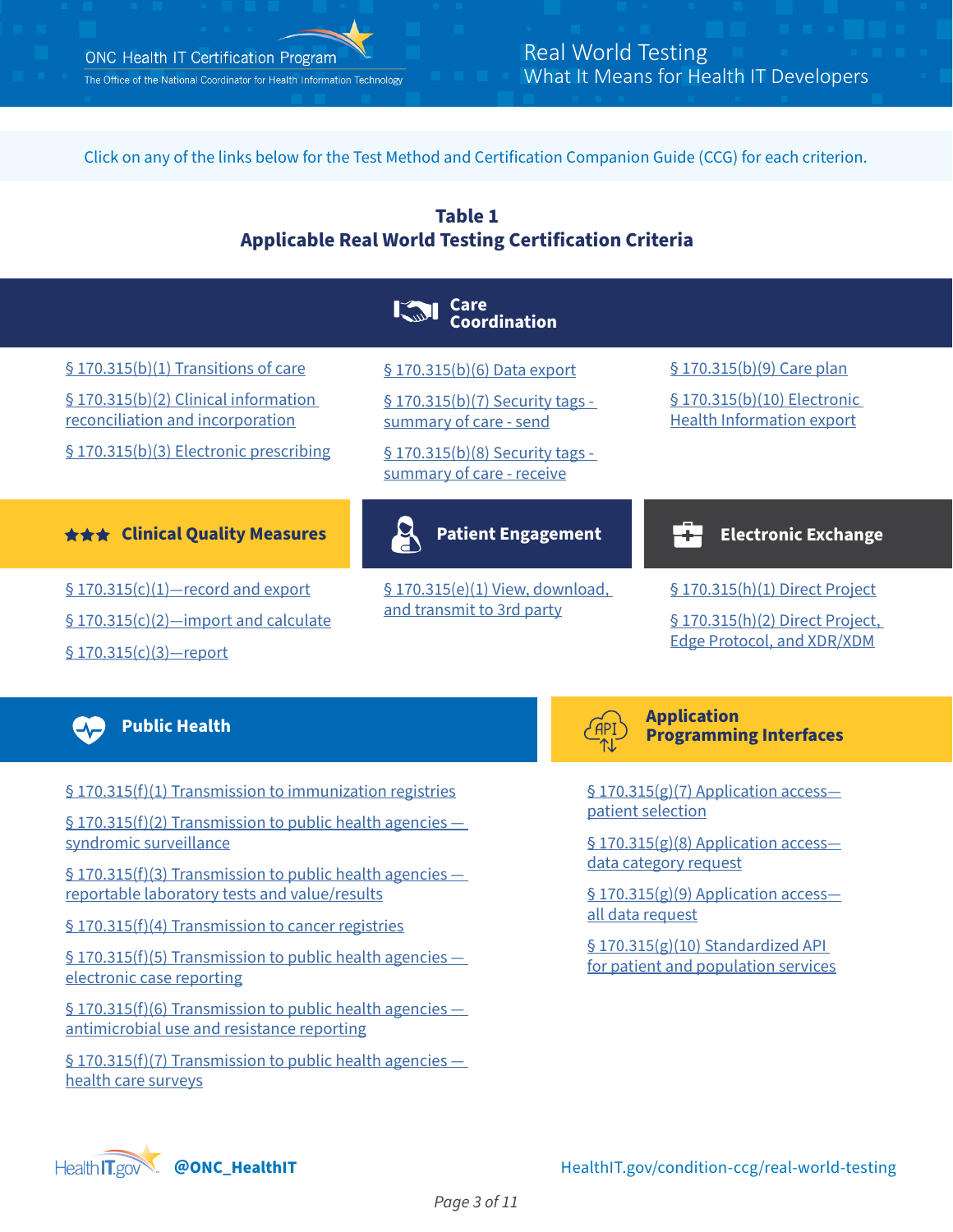The Office of the National Coordinator for Health Information Technology

## Real World Testing Process

#### **The components of Real World Testing consist of three main activities.**



**Real World Testing occurs on a yearly cycle, but planning, conducting, and reporting Real World Testing for each given year means that a developer's Real World Testing activities from different years can overlap.** 

For example, the Real World Testing plan for calendar year 2022 is due in 2021, but results are not reported until 2023. In the meantime, another Real World Testing plan for calendar year 2023 would be due in 2022—before the results are reported for the calendar year 2022 Real World Testing plan.

### Elements of the Real World Testing Plan

Elements of the Real World Testing plan are outlined in [§170.405\(b\)\(1\)\(iii\) of the ONC Cures Act Final Rule.](https://www.federalregister.gov/documents/2020/05/01/2020-07419/21st-century-cures-act-interoperability-information-blocking-and-the-onc-health-it-certification#p-3584) Each of the elements that are required to be included in the Real World Testing plan are explained in more detail below. These elements are designed to guide Health IT Developers in formulating their Real World Testing plans and demonstrating that their Certified Health IT is functioning as certified when implemented in the setting types it is marketed.

The plan must address the following elements for **each** certification criterion identified in Table 1 applicable to the Health IT Module's scope of certification:

- Testing method(s)/methodology(ies) that will be used to demonstrate real world interoperability and conformance to the full scope of the certification criterion's requirements, including scenario- and use case-focused testing;
- Care setting(s) that will be tested for real world interoperability 冏 and an explanation for the Health IT Developer's choice of care setting(s) to test;
- Descriptions of how the developer will test and demonstrate **TAN** conformance to all requirements of the criterion using all versions of the adopted standard to which each Health IT Module was certified as of August 31 of the year in which the plan is due, including for any standards and implementation specifications that the developer has chosen to certify to National Coordinatorapproved new versions of the adopted standard;

Schedule of key 囅 Real World Testing milestones;



 $\overline{O}$ expected outcomes of Real World Testing;



Measurement/ metric (at least one) associated with the Real World Testing; and



Justification for the Health IT Developer's Real World Testing approach.



#### **@ONC\_HealthIT** HealthIT.gov/condition-ccg/real-world-testing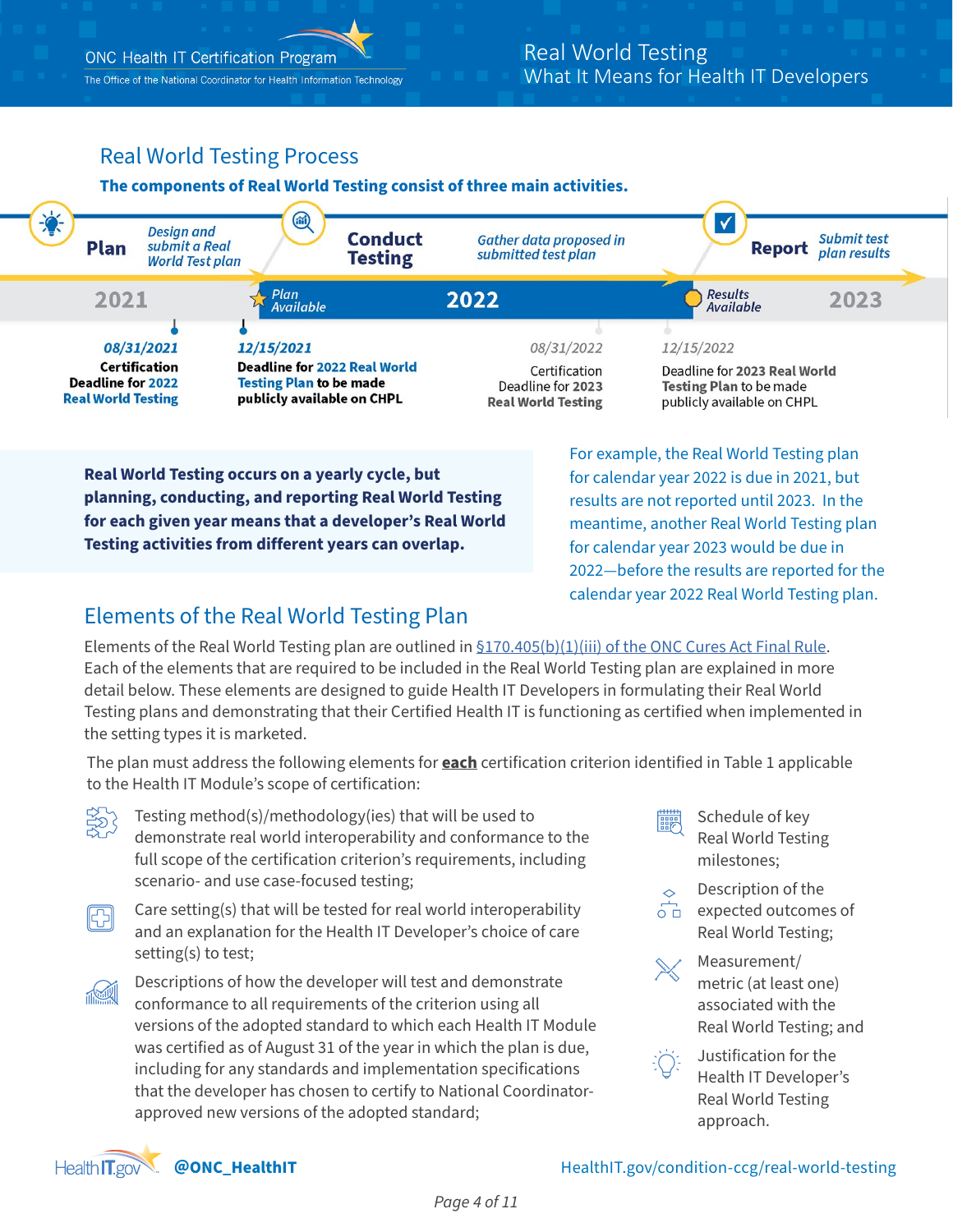### Designing a Real World Testing Plan

Health IT Developers have maximum flexibility to develop innovative plans and measures for Real World Testing. As developers are planning for how they will execute Real World Testing, they should consider the overall complexity of the workflows and use cases within the care settings in which they market their Certified Health IT to determine which approaches they will take. The following sections provide additional considerations to assist developers in developing their own innovative and pragmatic approaches to conducting Real World Testing.

#### **Determine Health IT Modules to Include**

Real World Testing plans are intended to describe measurement approaches for the year immediately following the plan's submission. The plan should address any Health IT Modules certified by or before August 31 of the year in which the plan is submitted.

#### **For example:**

You are a Health IT Developer with two Certified Health IT Modules. Health IT Module #1 includes within its scope applicable Real World Testing certification criteria that completed certification in June 2021. Health IT Module #2 includes within its scope a different subset of applicable Real World Testing certification criteria, but was not certified until October of 2021. Your Real World Testing plan due by December 2021 will include only Health IT Module #1 for Real World Testing in calendar year 2022. This plan will be available on the Certified Health IT Product List (CHPL) by December 15, 2021. Because Health IT Module #2 was not certified as of August 31, 2021, it is not subject to Real World Testing requirements in the 2022 calendar year.

Health IT Module #2 would be included in the following year's Real World Testing plan for calendar year 2023 Real World Testing, which would be submitted by December 2022.



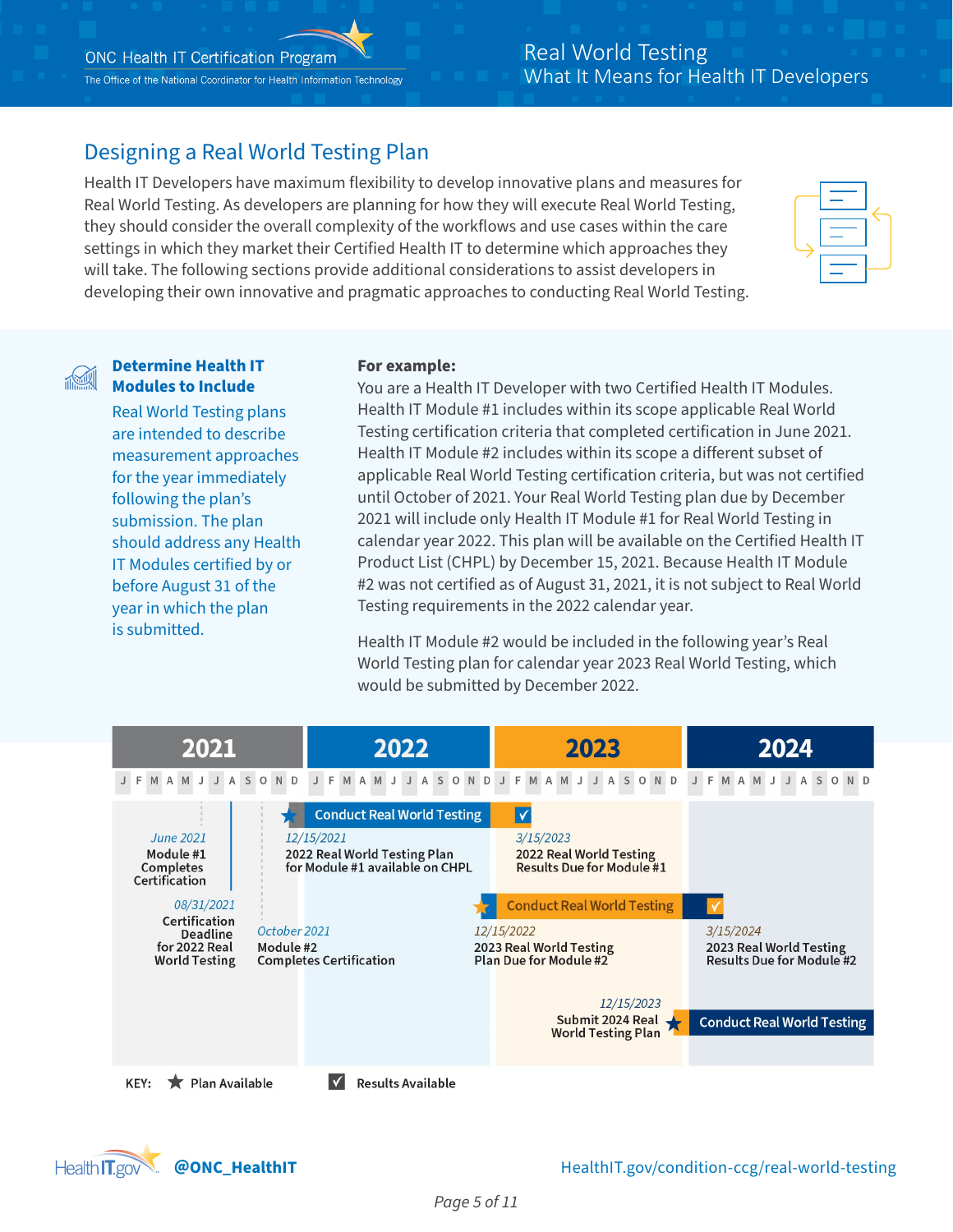The Office of the National Coordinator for Health Information Technology

### Real World Testing What It Means for Health IT Developers

#### **Determine Test Method(s)/Methodologies to Include**

Developers must describe the test methods/ methodologies they plan to use in their individual Real World Testing. Real World Testing assesses Certified Health IT functionality used by customers of the developer post-certification. Developers should determine the best process and procedures for working with their customers to observe their Health IT Module's functionality in a production environment. Health IT Developers have the flexibility to identify and test against measures they believe are most appropriate to provide transparency on how they will assess interoperability capabilities within the care settings and workflows where their Certified Health IT Modules are used.

#### **Here are some factors to consider when determining method(s)/methodologies:**

- Size of the organizations that production systems support
- Type(s) of organizations and setting(s)
- Number of patient records and users
- System components and integrations
- Volume and types of data exchange in planning for Real World Testing

Because these factors vary from developer to developer, ONC has determined the developer is best suited to establish their own method(s)/methodologies for working with their customers to conduct Real World Testing. A Health IT Developer's approach to conducting Real World Testing should reflect these and other relevant factors that support the goal of demonstrating certified capabilities in real world scenarios.

#### 冏 **Identify Partners in Each Care Setting Marketed**

Developers must consider all setting types in which their product is marketed when determining their testing approach. Settings or health care provider types are not excluded from Real World Testing requirements based on eligibility or ineligibility for any particular Federal health care program or initiative.

Even Health IT Modules not yet deployed are still required to be considered in a Real World Testing plan. If a Health IT Developer does not have customers or has not deployed their Certified Health IT Module(s) at the time the Real World Testing plan is due, the Health IT Developer should address its prospective testing plans for the coming year.

While Health IT Developers are not required to test their Certified Health IT in each and every setting in which it is marketed for use, the expectation is that a developer's Real World Testing plan will address each type of clinical setting in which their Certified Health IT is marketed. Developers should address their choice of care and/or practice settings to test and provide a justification for the chosen approach.

- Health IT Developers should describe the association with each Health IT Module's real world performance in the types of settings it is marketed.
- A Real World Testing plan is not required for each individual product or each individual care setting location.
- Health IT Developers may bundle products by care setting, criteria, etc. and design one plan to address each, or they may submit any combination of multiple plans that collectively address their products and the care settings in which they are marketed.
- Health IT Developers should construct real world scenarios or use cases that test more than one care setting applicable to the Health IT Module.

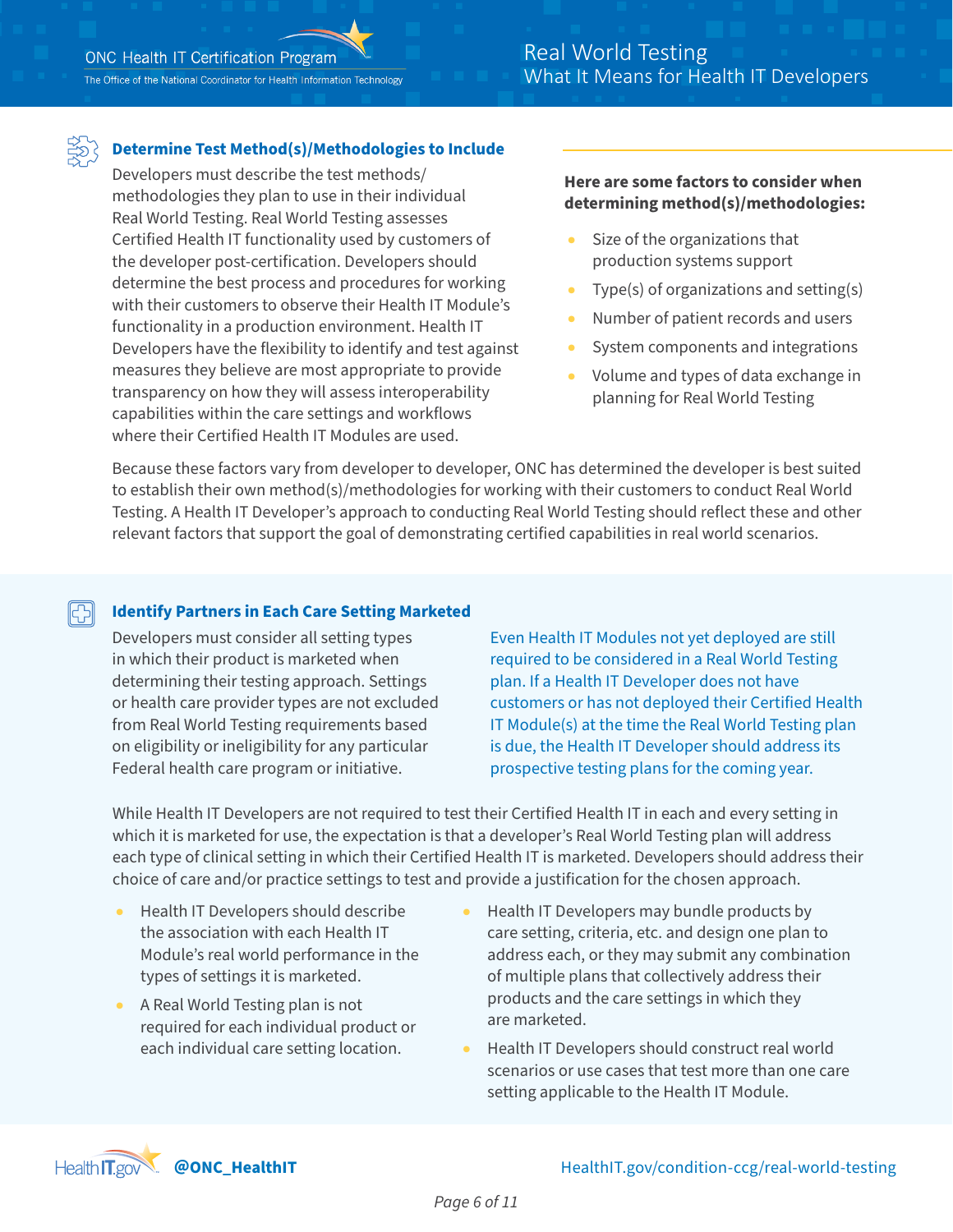#### **Establish a Schedule and Identify Key Milestones** 釂

Health IT Developers will include in their plans a timeline for conducting certain steps within their Real World Testing to establish milestones within the process. Milestones should include details on how and when the developer will implement measures and collect data. The plan should describe when certain measures within their chosen methods/methodologies will be implemented over the course of the applicable calendar year. Key milestones should be relevant and directly related to expected outcomes discussed in the next section.

#### **Describe Expected Outcomes**   $\overline{O}$

 $\Diamond$ 

Health IT Developers should detail how the approaches chosen will produce outcomes that reflect successful Real World Testing. Expected outcomes should provide transparency into what current and potential customers will know about the Certified Health IT Module(s) and its effectiveness in demonstrating interoperability when tested in the real world.

Expected outcomes could also reflect what should not be a result of a given action. Health IT Developers are encouraged to target outcomes that are measurable and indicate the level at which its Certified Health IT Module(s) are providing optimal user experience for its customers and other interested stakeholders.



#### **Identify At Least One Measure**

As mentioned in the previous section, Real World Testing should result in outcomes that clearly demonstrate how successful a Certified Health IT Module functions when deployed in a production environment. Each plan must include at least one measurement/metric that addresses each applicable certification criteria in the Health IT Module's scope of certification. Developers with Health IT Modules certified to multiple criteria should expect that they would incorporate more than one measurement/metric.

Because the applicable criteria are specific to data exchange and interoperability, developers should avoid measurement/metrics that indicate pass/fail or yes/no results, especially where those measures would not demonstrate ongoing interoperability or functionality per se.

The purpose of Real World Testing is to demonstrate that Health IT Modules continue to perform in conformance to their certification as they are deployed in production. Thus, real patient data and real production environments should be first considered when developing Real World Testing plans.

Although it is not specifically prohibited, developers are discouraged from using opensource test platforms or test platforms specific to their products as part of the Real World Testing process. Test tools and platforms deviate from the underlying goal of Real World Testing being conducted in and specific to the intended use cases and setting types in which the Certified Health IT is marketed.

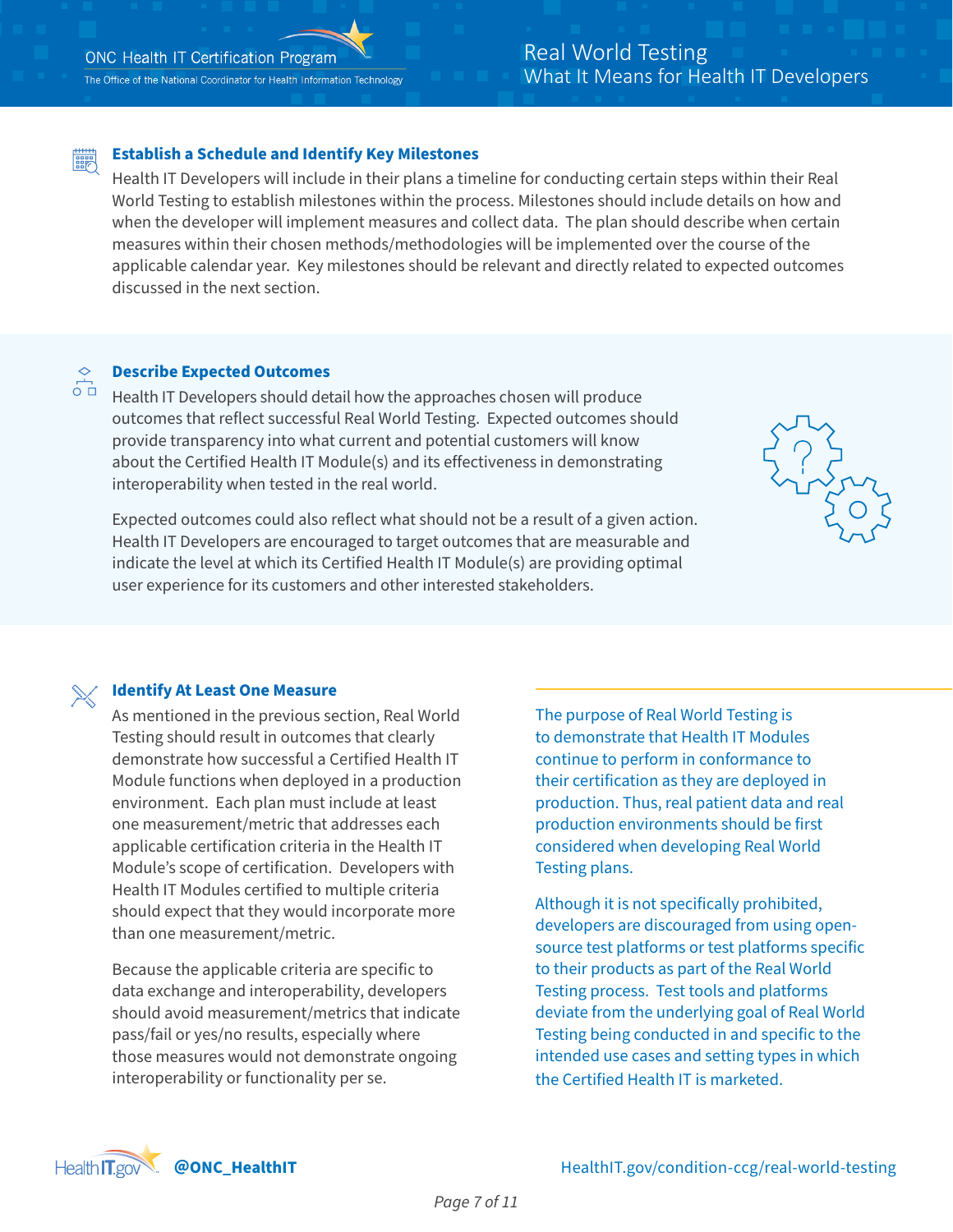

### **Provide Justification for Approach**

Health IT Developers must describe how the measurements/metrics they select reflect each of the required elements for Real World Testing. All measures should reasonably align with the elements within a Real World Testing plan, the scope of the certification, the types of settings in which the Certified Health IT is marketed, and other factors relevant to the implementation of the Certified Health IT Module(s). The justification should reflect how each element within the plan is relevant to the developer's overall strategy for meeting the Real World Testing Condition and Maintenance of Certification requirements.

### Submitting a Real World Test Plan

Real World Testing plans must be publicly available on the CHPL by December 15th of each year. However, ONC-ACBs may set deadlines to submit plans earlier in order to allow sufficient time to review the plans for completeness and make them publicly accessible. Plans must be made accessible via a URL hosted by Health IT Developers. Health IT Developers should be sure to contact their ONC-ACB for details about plan submission deadlines and other procedures for maintaining their Real World Testing plan URL on CHPL.



### Reporting Results of Real World Testing

After submitting their Real World Test plan, Health IT Developers will gather data to represent how their products operate in the real world and submit these results to their ONC-ACB. The Real World Testing results report must address each element that is required for the Real World Testing plan for each Health IT Module with applicable criteria within its scope. A Health IT Developer's results report should reflect the approach and measures they submitted in their initial Real World Testing plan.

If during the course of their Real World Testing a Health IT Developer determines the approaches they established in their plan do not effectively demonstrate interoperability, they may adjust their methods/ methodologies and report this adjustment in their results report. A new plan is not required. The Health IT Developer should submit the data derived from its original approaches with a statement indicating that a revised approach was established. The results report should clearly indicate the adjustments made, when they were made, and how the results reflect the new approach.

If a Health IT Developer discovers a non-conformity during the course of its Real World Testing, they must report it to their ONC-ACB within 30 days. The ONC-ACB will inform the Health IT Developer of processes for resolving the non-conformity.

Real World Testing results must be publicly available on the CHPL by March 15th of each year. Similar to the Real World Testing plan deadline, ONC-ACBs will determine a date by which the results report must be submitted in order for it to be made publicly available on CHPL. The results report should be made accessible via a URL hosted by Health IT Developers. Health IT Developers should contact their ONC-ACB for details about results submission deadlines.

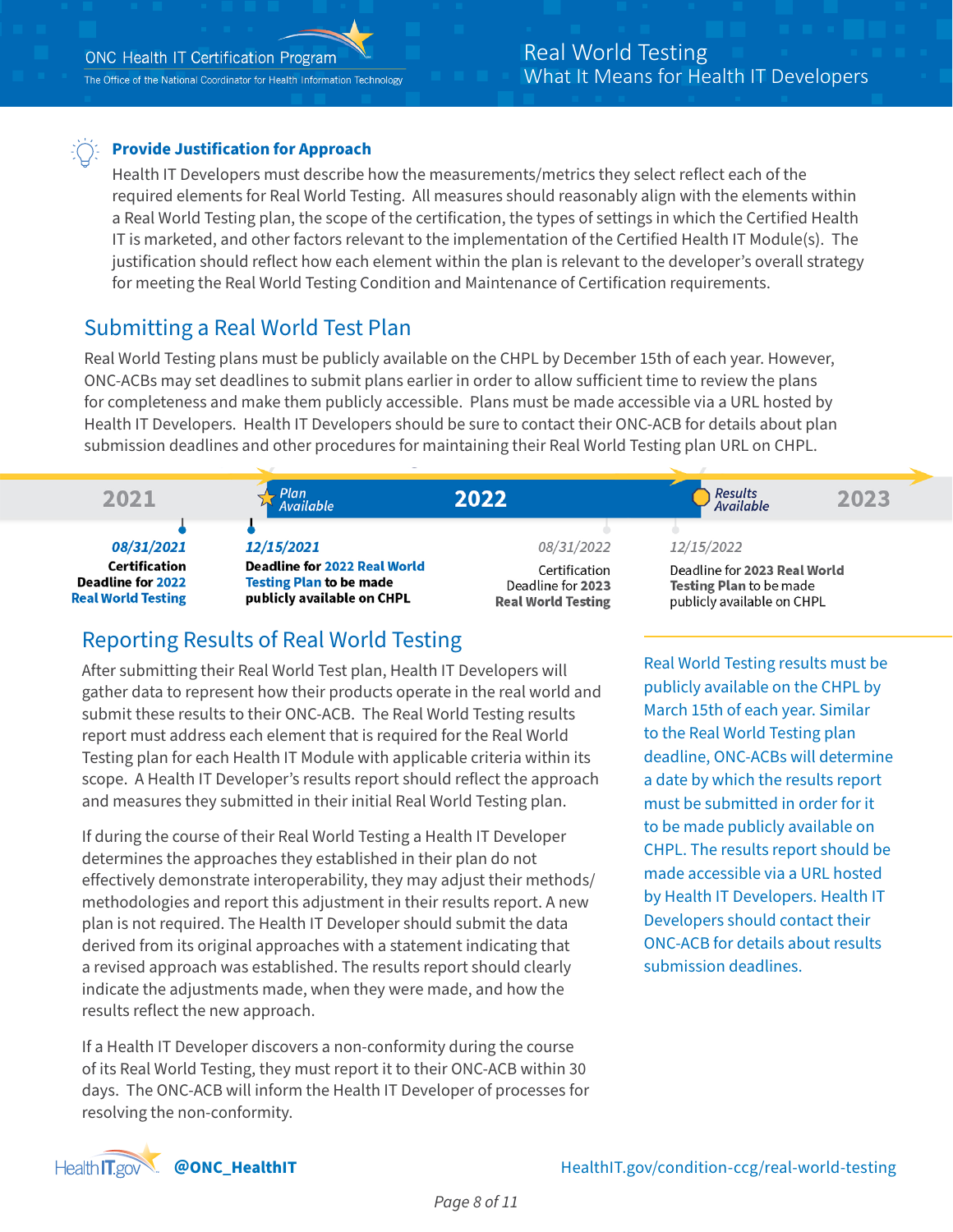### Updates to Certifcation Criteria

The ONC Cures Act Final Rule requires Health IT Developers to update their Certified Health IT Modules to new standards for specific certification criteria. The Final Rule also provides additional flexibility for voluntary updates to National Coordinator-approved newer versions through the new Standards Version Advancement Process (SVAP). Both required and voluntary standards updates must be addressed in Real World Testing plans and results. Real World Testing plans must include all Certified Health IT updated to newer versions of standards prior to August 31 of the year in which the updates were made. The following sections discuss the required updates and timeline for Health IT Developers to complete them.

Real World Testing plans must include all Certified Health IT updated to newer versions of standards prior to August 31 of the year in which the updates were made.

#### **Standards Version Advancement Process (SVAP) and Real World Testing**

The SVAP allows Health IT Developers to update their Certified Health IT Modules to use more advanced versions of standards and implementation specifications than the version(s) incorporated by reference in the regulation for the certification criteria. This flexibility is voluntary and only available for National Coordinatorapproved newer versions of adopted standards.

Health IT Developers demonstrate conformance to the standards they have opted to use through the Real World Testing process. As a Maintenance of Certification requirement, a developer that chooses to pursue such updates must include each Certified Health IT Module updated to newer version(s) of any standards(s) in their next Real World Testing plan and test each Module the following calendar year for conformance to all applicable criteria within its scope, including the newer versions of standards.

#### **USCDI Updates**

The United States Core Data for Interoperability (USCDI) is a standardized set of health Data Classes and constituent Data Elements required to support nationwide electronic health information exchange. Health IT Developers are required to update their Certified Health IT to support the USCDI v1 for specific formerly Common Clinical Data Set (CCDS)-dependent 2015 Edition certification criteria.

Any Health IT Developer with Health IT Modules certified to the criteria listed below must update their Certified Health IT to be compliant with the revised versions of these criteria and provide its customers with the updated Certified Health IT by December 31, 2022.

- $\bullet$  § 170.315(b)(1) Transitions of care;
- § 170.315(b)(2) Clinical information reconciliation and incorporation;
- $\bullet$  § 170.315(e)(1) View, download, and transmit to 3rd party;
- $$ 170.315(f)(5)$  Transmission to public health agencies—electronic case reporting;
- § 170.315(g)(6) Consolidated CDA creation performance; and/or
- $§ 170.315(g)(9)$  Application access—all data request

For more information about USCDI v1, visit [ONC's website](https://www.healthit.gov/isa/united-states-core-data-interoperability-uscdi).

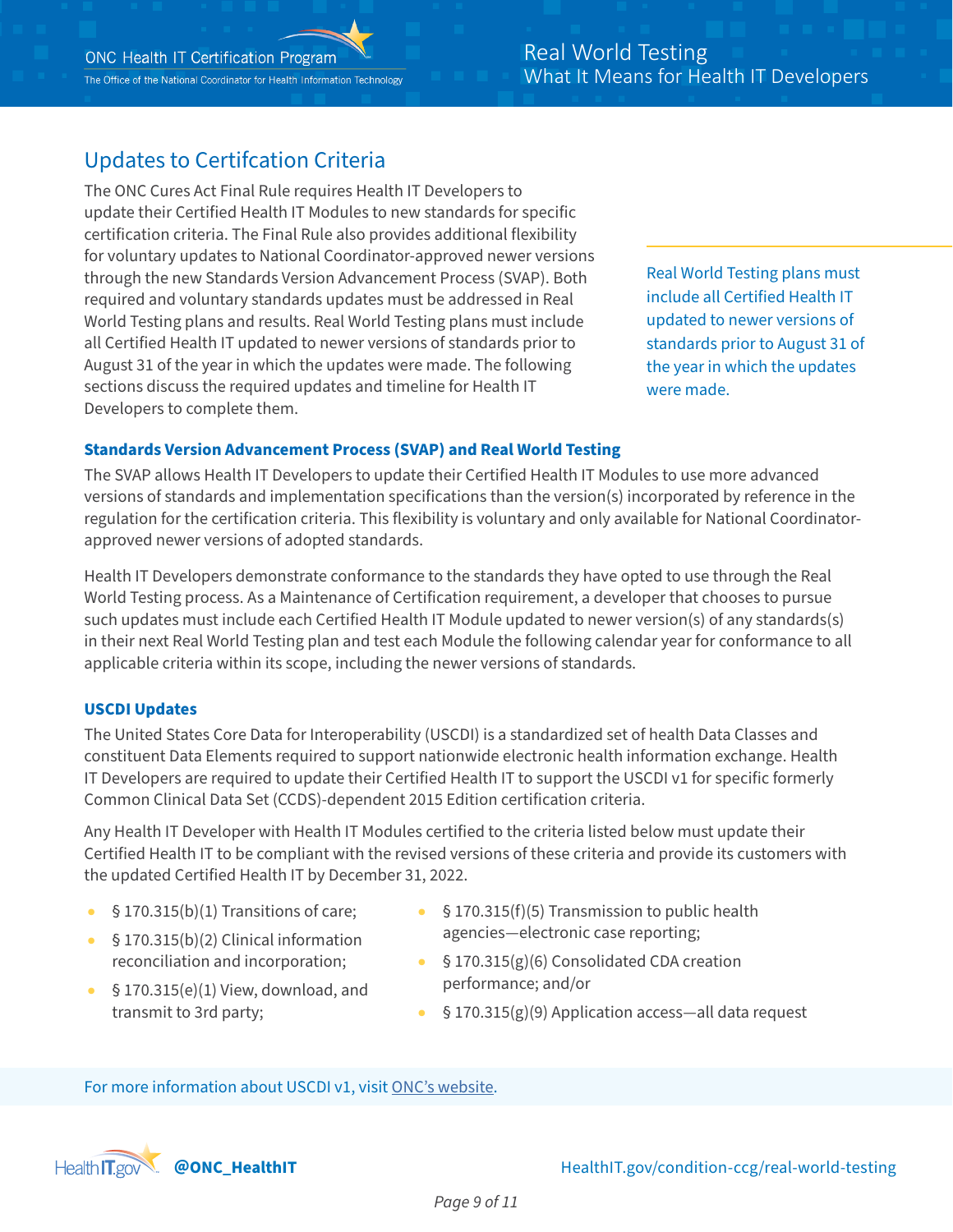#### **C-CDA Companion Guide Updates**

ONC has adopted the Consolidated Clinical Document Architecture (C–CDA) Companion Guide to align with our goal to increase the use of consistent implementation of standards among Health IT Developers and improve interoperability. Any Health IT Developer with Health IT Modules certified to the below certification criteria must update their Certified Health IT to be compliant with the revised versions of these criteria by December 31, 2022.

- $$ 170.315(b)(1)$  Transitions of care;
- § 170.315(b)(2) Clinical information reconciliation and incorporation;
- § 170.315(b)(9) Care plan;
- $§ 170.315(e)(1)$  View, download, and transmit to 3rd party;
- $§ 170.315(g)(6)$  Consolidated CDA creation performance; and/or
- $$ 170.315(g)(9)$  Application access—all data request

#### **Electronic prescribing**

The National Council for Prescription Drug Programs (NCPDP) SCRIPT 10.6 standard was replaced in the ONC Cures Act Final Rule to Version 2017071. Any Health IT Developer with Health IT Modules certified to the §170.315(b)(3) Electronic prescribing criteria must update their Certified Health IT to be compliant with the revised version of this criterion by December 31, 2022.

#### **Security tags**

Implementing security tags enables providers to more effectively share patient records with sensitive information, thereby protecting patient privacy while still delivering actionable clinical content. Any Health IT Developer with Health IT Modules certified to  $\S$  170.315(b)(7) Security tags - summary of care - send and/ or [§ 170.315\(b\)\(8\) Security tags - summary of care - receive](https://www.healthit.gov/test-method/data-segmentation-privacy-receive#cures_ccg) must update their Certified Health IT to be compliant with the revised versions of the criteria by December 31, 2022.

#### **ASTM updates**

Since adopting the Auditable events and tamper-resistance (§ 170.315(d)(2)), Audit Reports (§ 170.315(d)(3)), and Auditing Actions on health information (§ 170.315(d)(10)) criteria in the 2015 Edition, there has been an update to the American Society for Testing and Materials (ASTM) standard. Given the older version has been deprecated, we have updated these criteria with the latest standard, ASTM E2147—18 in § 170.210(h). Any Health IT Developer with Health IT Modules certified to §170.315(d)(2), (d)(3), and/or (d)(10), must update their Certified Health IT to be compliant with the revised versions of the criteria by December 31, 2022.

#### **Clinical Quality Measures – Report**

ONC removed the Health Level 7 (HL7R) Quality Reporting Document Architecture (QRDA) standard requirements in the 2015 Edition ''Clinical Quality Measures—report'' criterion in § 170.315(c)(3) and, in their place, requires Health IT Modules to support the CMS QRDA Implementation Guide(IGs). Any Health IT Developer with Health IT Modules certified to §170.315(c)(3) must update their certified health IT to be compliant with the revised versions of this criterion and provide its customers of the previously certified health IT with the updated certified health IT by December 31, 2022.